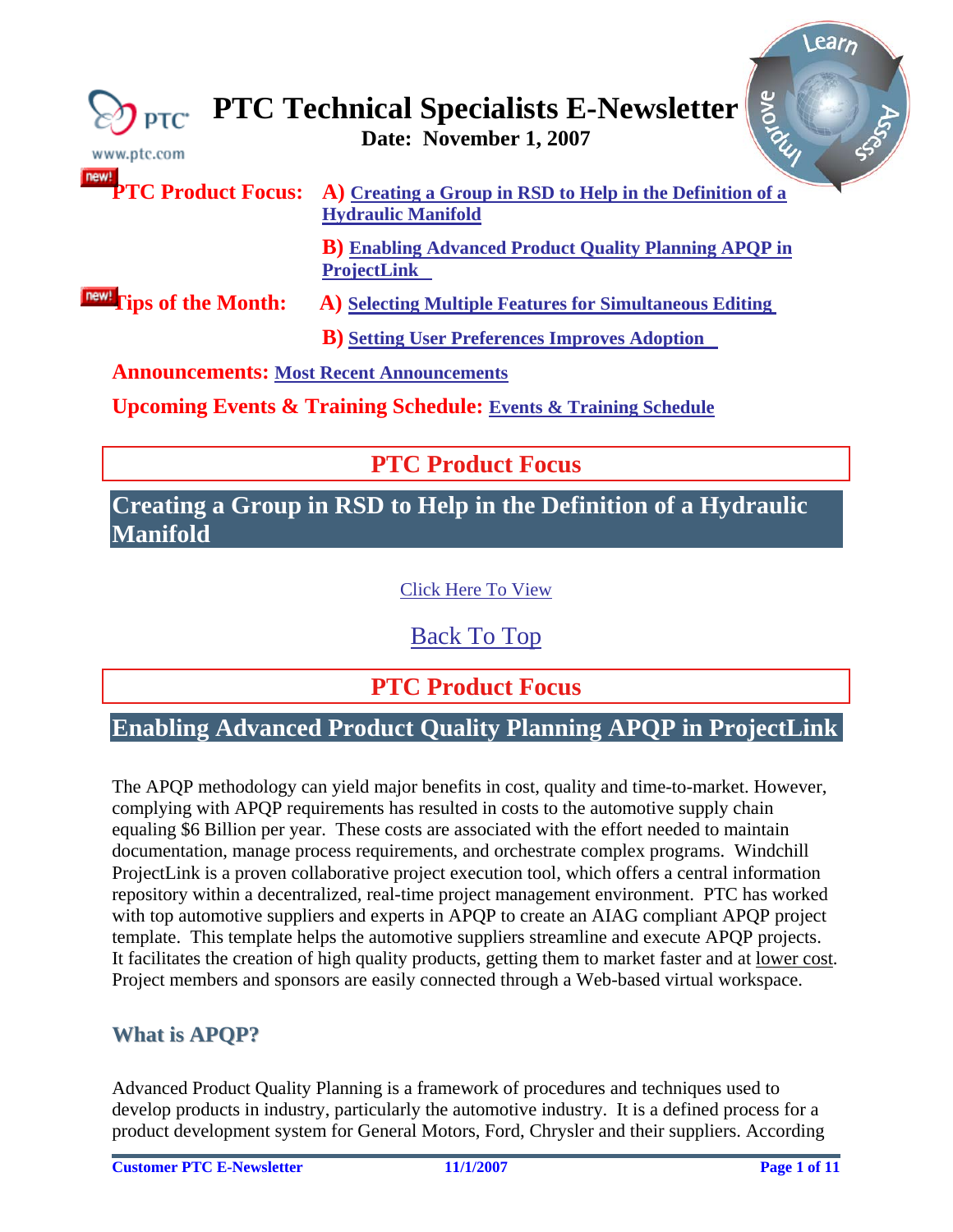to the Automotive Industry Action Group (AIAG), the purpose of APQP is "to produce a product quality plan which will support development of a product or service that will satisfy the customer."

## **History**

APQP (Advanced Product Quality Planning) is a process developed in the late 1980's by a commission of experts gathered from the 'Big Three' US automobile manufacturers: Ford, GM and what was then Chrysler. This commission invested five years to analyze the then-current automotive development and production status in the US, Europe and especially in Japan. At the time, the success of the Japanese automotive companies was starting to be remarkable in the US market.

APQP is utilized today by these three companies and some affiliates. Tier I suppliers are typically required to follow APQP procedures and techniques and are also typically required to be audited and registered to ISO/TS 16949.

The APQP process is defined in the AIAG's APQP Manual, which is part of a series of interrelated documents that the AIAG controls and publishes.

## **Main content of APQP**

APQP serves as a guide in the development process and a standard way to share results between suppliers and automotive companies. APQP specify three phases: Development, Industrialization and Product Launch. Through these phases, 23 main topics are monitored. All 23 topics are completed before the production is started. They cover aspects such as design robustness, design testing and specification compliance, production process design, quality inspection standards, process capability, production capacity, product packaging, product testing and operators training plans.

### *APQP (Advanced Product Quality Planning) focuses on:*

- $\checkmark$  Up-front quality planning
- $\checkmark$  Determining if customers are satisfied by evaluating the output and supporting continual improvement

### *APQP (Advanced Product Quality Planning) consists of five phases:*

- $\checkmark$  Plan and Define Program
- $\checkmark$  Product Design and Development Verification
- $\checkmark$  Process Design and Development Verification
- $\checkmark$  Product and Process Validation
- $\checkmark$  Launch, Feedback, Assessment & Corrective Action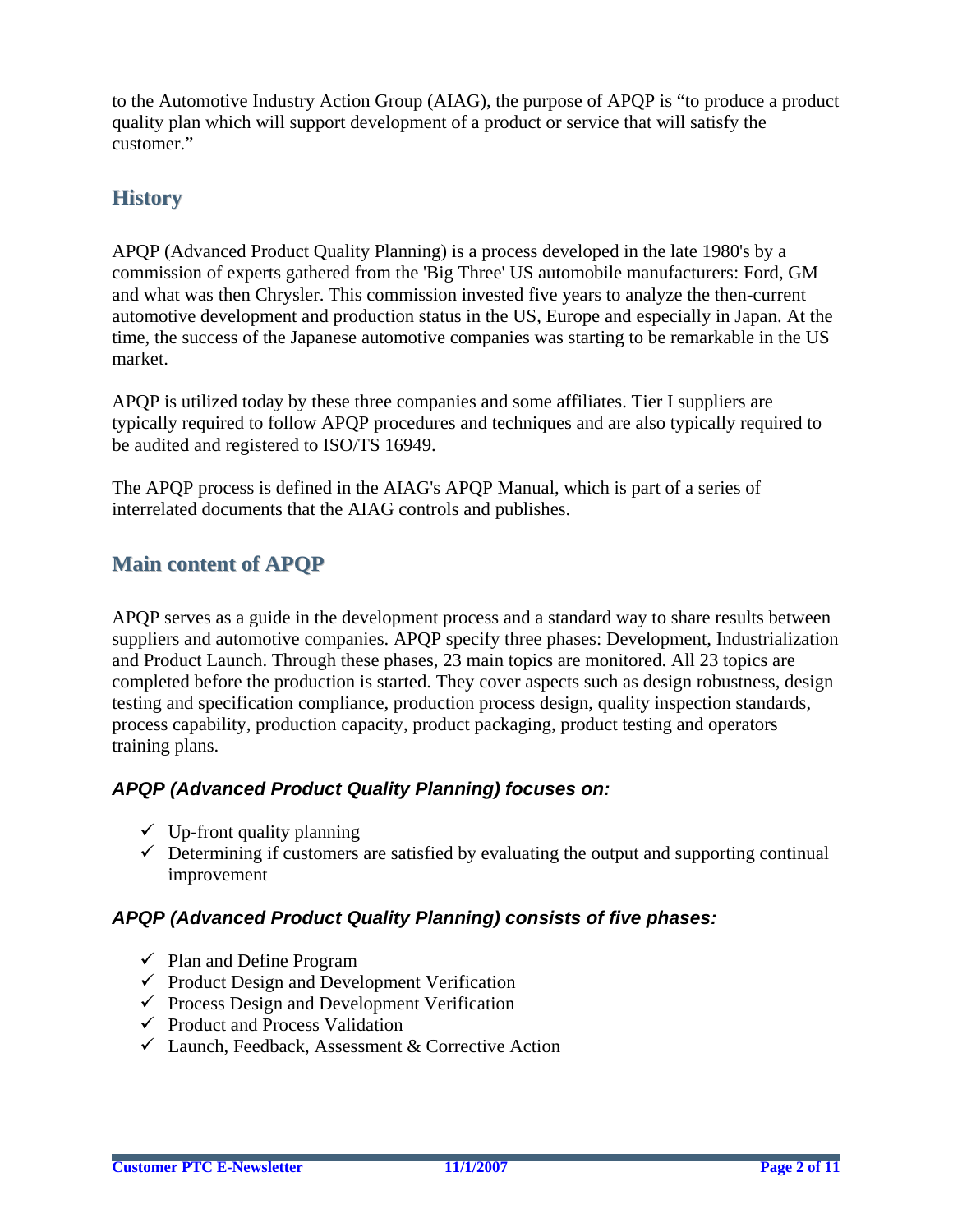### *There are five major activities:*

- $\checkmark$  Planning
- $\checkmark$  Product Design and Development
- $\checkmark$  Process Design and Development
- $\checkmark$  Product and Process Validation
- $\checkmark$  Production

### *The APQP (Advanced Product Quality Planning) process has seven major elements:*

- $\checkmark$  Understanding the needs of the customer
- $\checkmark$  Proactive feedback and corrective action
- $\checkmark$  Designing within the process capabilities
- $\checkmark$  Analyzing and mitigating failure modes
- $\checkmark$  Verification and validation
- $\checkmark$  Design reviews
- $\checkmark$  Control special / critical characteristics

## **PTC's ProjectLink Enabling Functionality**

### *File Repository*

Windchill ProjectLink file repository allows users to create, manage and distribute: Control Plans

- $\checkmark$  Design and Process FMEAs
- $\checkmark$  Process Instructions
- $\checkmark$  Activity Checklists
- $\checkmark$  Bill of Materials
- $\checkmark$  And more...

Windchill ProjectLink allows the ability to define access controls on files and maintains file iteration history

### *Project Plan*

Windchill ProjectLink Plan page allows users to

- $\checkmark$  Update activities they have been assigned by Project Manager
- $\checkmark$  Subscribe to activities that will keep them "in the know"
- $\checkmark$  View in Real-Time the overall health status and percent complete of the project

Windchill ProjectLink allows for deliverables, such as, Control Plan, DFMEA, PFMEA, and Process Chart, etc, to be associated with the plan activities and drive project status.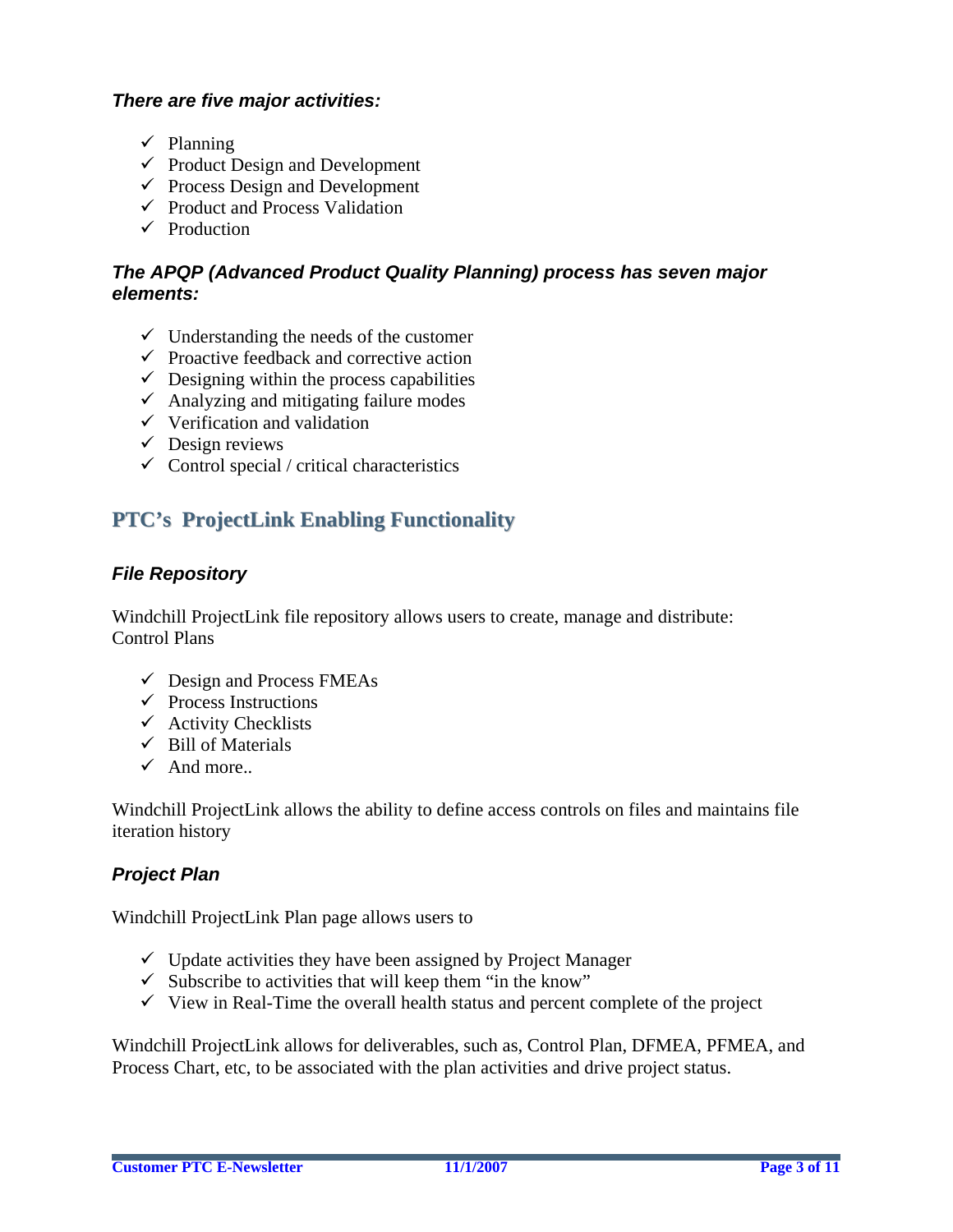## **Benefits of Using PTC's ProjectLink for APQP**

APQP facilitation by Windchill ProjectLink ensures customers and suppliers have a systematic approach to:

- $\checkmark$  Quality Planning
- $\checkmark$  Defect Prevention
- $\checkmark$  Variation Reduction
- $\checkmark$  Continual Improvement

Additional Benefits

- $\checkmark$  Paperwork reduction
- $\checkmark$  Reduced program launch delays
- $\checkmark$  No waiting on status
- $\checkmark$  Cuts administrative costs
- $\checkmark$  Satisfy OEM requirements to communicate APQP notifications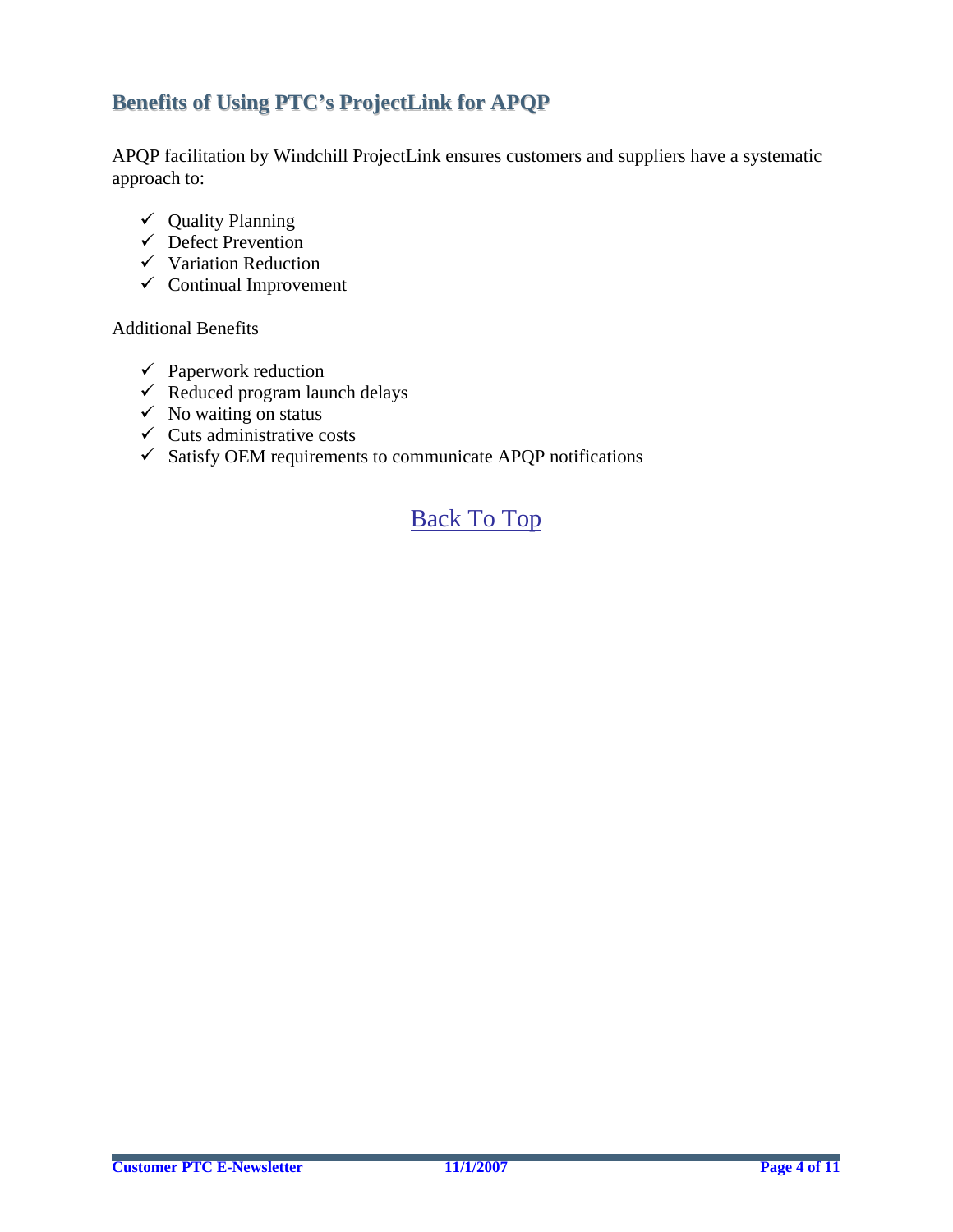# **Tips of the Month**

# <span id="page-4-0"></span>**Selecting Multiple Features for Simultaneous Editing**

[Click Here To View](http://members.shaw.ca/jpeng/newsletter/PTC_Technical_Specialists_E-Newsletter_11-01-2007_desktop.pdf)

[Back To Top](#page-0-0)

**Tips of the Month** 

## **Setting User Preferences Improves Adoption**

Configuring user preferences will increase usability and improve user acceptance of PDMLink or ProjectLink. Modifying preferences is as easy as selecting the Utilities Tab from the Home screen.

|                                                                                                                                 |      |         |           | <b>2 Home - Microsoft Internet Explorer</b> |         |                             |  |                 |              |               |         |                  |
|---------------------------------------------------------------------------------------------------------------------------------|------|---------|-----------|---------------------------------------------|---------|-----------------------------|--|-----------------|--------------|---------------|---------|------------------|
| File                                                                                                                            | Edit | View    | Favorites | Tools                                       | Help    |                             |  |                 |              |               |         |                  |
|                                                                                                                                 |      |         |           |                                             |         | 0 0 2 0 0 0 x 0 8 & 0 0 1 3 |  |                 |              |               |         |                  |
| Address   홈 http://pds4vm.ptc.com/Windchill/netmarkets/jsp/netmarkets/overview.jsp?oid=OR%3Awt.org.WTUser%3A10742&tab=home&u8=1 |      |         |           |                                             |         |                             |  |                 |              |               |         |                  |
|                                                                                                                                 |      |         |           | Windchill                                   |         |                             |  |                 |              |               |         |                  |
| Home                                                                                                                            |      | Program |           | Product                                     | Project | Change                      |  | Library         | Organization | Supplier      |         |                  |
| Overview <sup>1</sup>                                                                                                           |      |         |           | Assignments   Updates                       |         | Checked-Out Work            |  | <b>Meetings</b> | Notebook     | Subscriptions | Reports | <b>Utilities</b> |
| Welcome, Peter Project Manager                                                                                                  |      |         |           |                                             |         |                             |  |                 |              |               |         |                  |

From the Utilities screen select the Preference Manager link. Once the Preference Manager screen appears select the appropriate preference to edit by clicking the pencil icon. A new dialog screen will appear and allow for changes.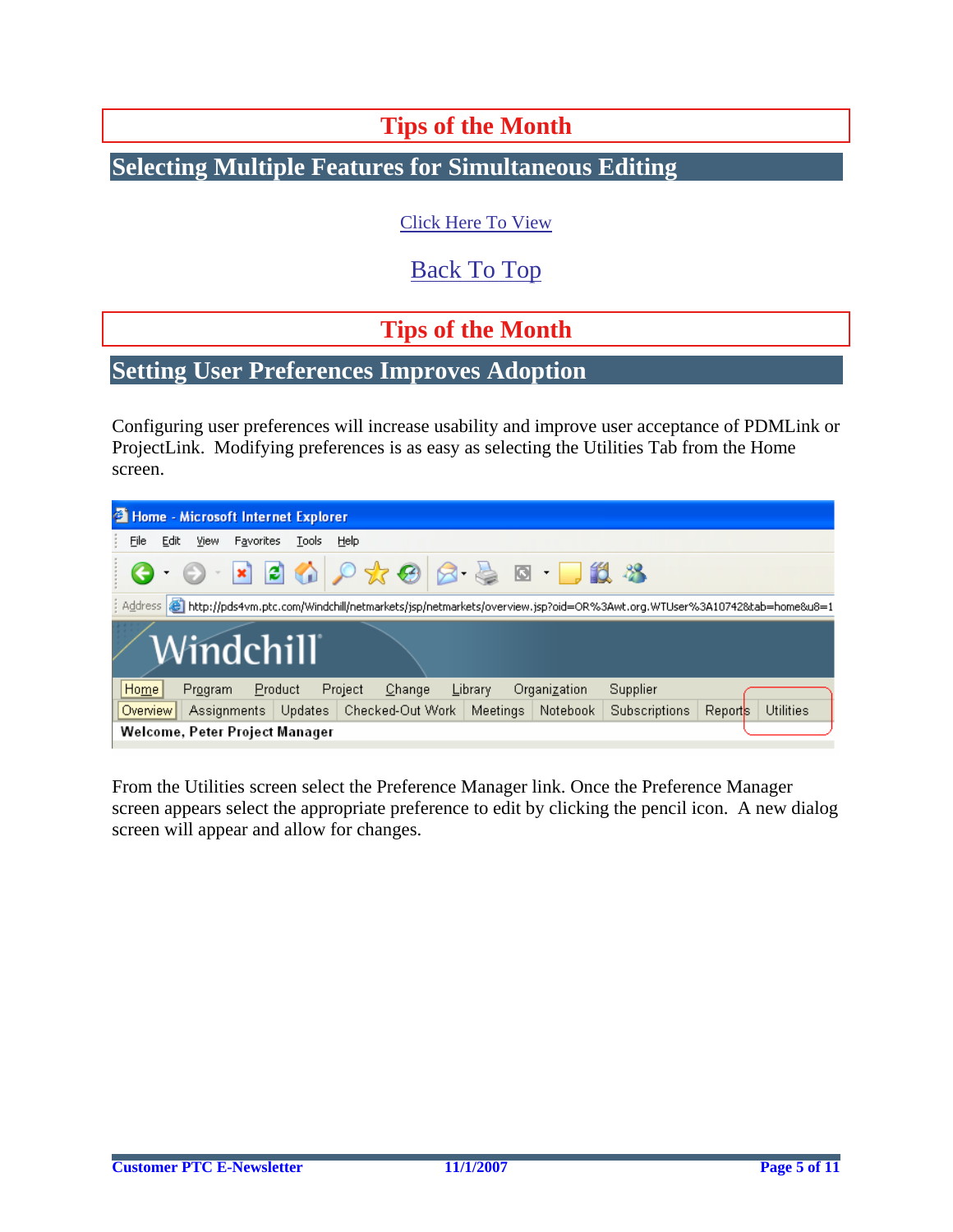|   | <b>Preference Manager</b>            |        | Current View: Standard<br>$\checkmark$<br>$\overline{?}$                                 |
|---|--------------------------------------|--------|------------------------------------------------------------------------------------------|
|   | $\triangleright$<br>[≂⊒]             |        |                                                                                          |
|   | <b>Name</b><br>$\triangleq$          | Value  | Description                                                                              |
|   | 田 Attachments                        |        |                                                                                          |
|   | 田 Attribute Handling                 |        |                                                                                          |
|   | 田 Create and Edit                    |        |                                                                                          |
|   | 田 Display                            |        |                                                                                          |
|   | 田 EPM Service Preferences            |        | Preferences used by EPM service                                                          |
|   | 田 Part Management                    |        |                                                                                          |
|   | 田 PSE                                |        | Product Structure Explorer                                                               |
|   | 田 Revise                             |        |                                                                                          |
|   | 田 Save As                            |        | Preferences for Save As operation                                                        |
|   | 日 Search                             |        |                                                                                          |
|   | All Applicable Object Types Search   |        | wt.query.template.ReportT… More List of types shown in Type Picker in Search pages… More |
|   | <b>Excluded Part Subtypes</b>        |        | Configures the part subtypes that are excluded fro More                                  |
| ≏ | FileName Field on Simple Search Page | No     | Showing FileName Field on Simple Search Page with  More                                  |
|   | Indexable Global Searches            | Yes    | Use Index Search in Global Keyword searches.                                             |
|   | Latest Version Search                | No     | Search for the latest version of objects.                                                |
|   | Library Preferences                  | wblib  | Choose the libraries for Keyword search.                                                 |
|   | Results per page                     | 15     | This preference sets default value for result per  More                                  |
|   | Search Mode                          | Simple | Choose the type of Keyword search to perform.                                            |
|   | 田 Security                           |        |                                                                                          |
|   | 田Tables                              |        |                                                                                          |
|   | <b>El Vaulting and Replication</b>   |        |                                                                                          |
|   | 田 Visualization                      |        |                                                                                          |
|   | 田 Windchill Workgroup Manager        |        | Windchill Workgroup Manager                                                              |
|   | 田 Workflow                           |        | Workflow Preferences.                                                                    |



The **Preference Manager** allows [users](http://pds4vm.ptc.com/Windchill/wt/helpfiles/help_en/online/prefmgr/PrefMgrUserPrefAbout.html) to view and set preferences, such as display and search options, to enhance their Windchill experience, and allows [administrators](http://pds4vm.ptc.com/Windchill/wt/helpfiles/help_en/online/prefmgr/PrefMgrContextPrefAbout.html) to view and set preferences for various application contexts, such as projects, products or organizations.

The **Context** field at the top of the **Manage Preferences** window identifies the user or context from which the window was opened; only the preferences for that user or context are displayed. (Site and organization administrators can switch between contexts by clicking the **Find** button next to the **Context** field and searching for other available contexts.)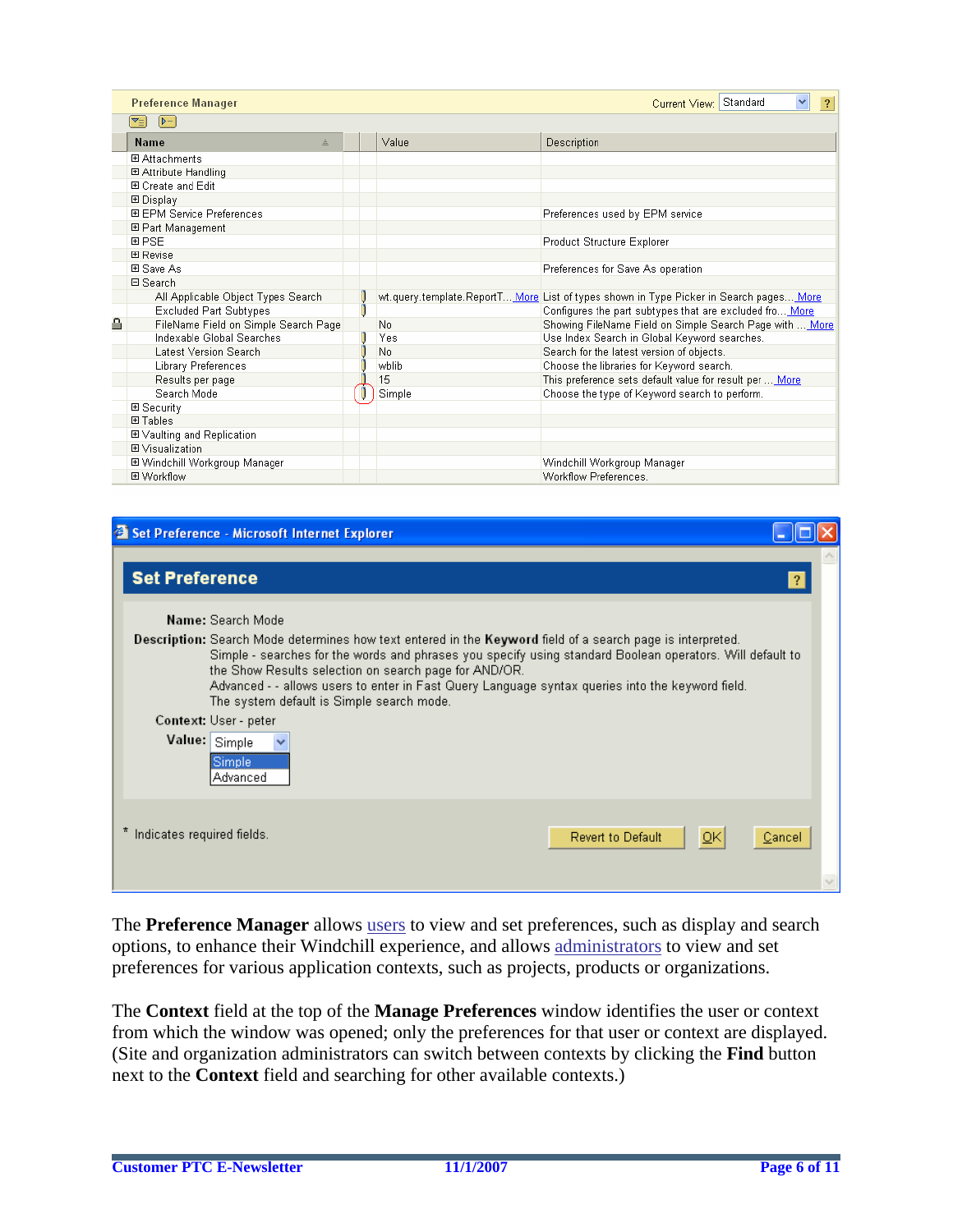Preferences in the **Preference Manager** table are grouped by category and subcategory according to the type of functionality they impact, such as **Display** or **Search**. The expand icon  $\Box$  and collapse icon  $\Box$  next to the category names can be used to view and hide the preferences in each category. You can choose to show all preferences within every category by clicking the expand all  $\overline{\mathbf{v}}$  icon. Clicking the collapse all  $\mathbf{v}$  icon hides all preferences in the table, leaving only the top level categories visible.

Within each category, each preference is named and a short description of the preference is provided. The current value of the preference is also displayed. A set preference icon next to the preference indicates that the preference value is editable. Click the set preference icon  $\frac{1}{2}$  to open the **[Set Preference](http://pds4vm.ptc.com/Windchill/wt/helpfiles/help_en/online/prefmgr/PrefMgrPrefEdit.html)** window. A locked icon **net is a set of the preference** indicates that the preference value is [locked](http://pds4vm.ptc.com/Windchill/wt/helpfiles/help_en/online/prefmgr/PrefMgrPrefLock.html) at a higher level and cannot be changed by the current user.

The [delete child instances](http://pds4vm.ptc.com/Windchill/wt/helpfiles/help_en/online/prefmgr/PrefMgmrChildInstanceDelete.html) icon  $\mathbb{F}$  in a preference row allows site and organization administrators to remove any preference values set at levels lower than their current context. This icon is visible only to site and organization administrators.

The **Search within preferences** field allows you to search by keyword for preferences within the current context. From the search results you can perform any action that is available for a particular preference.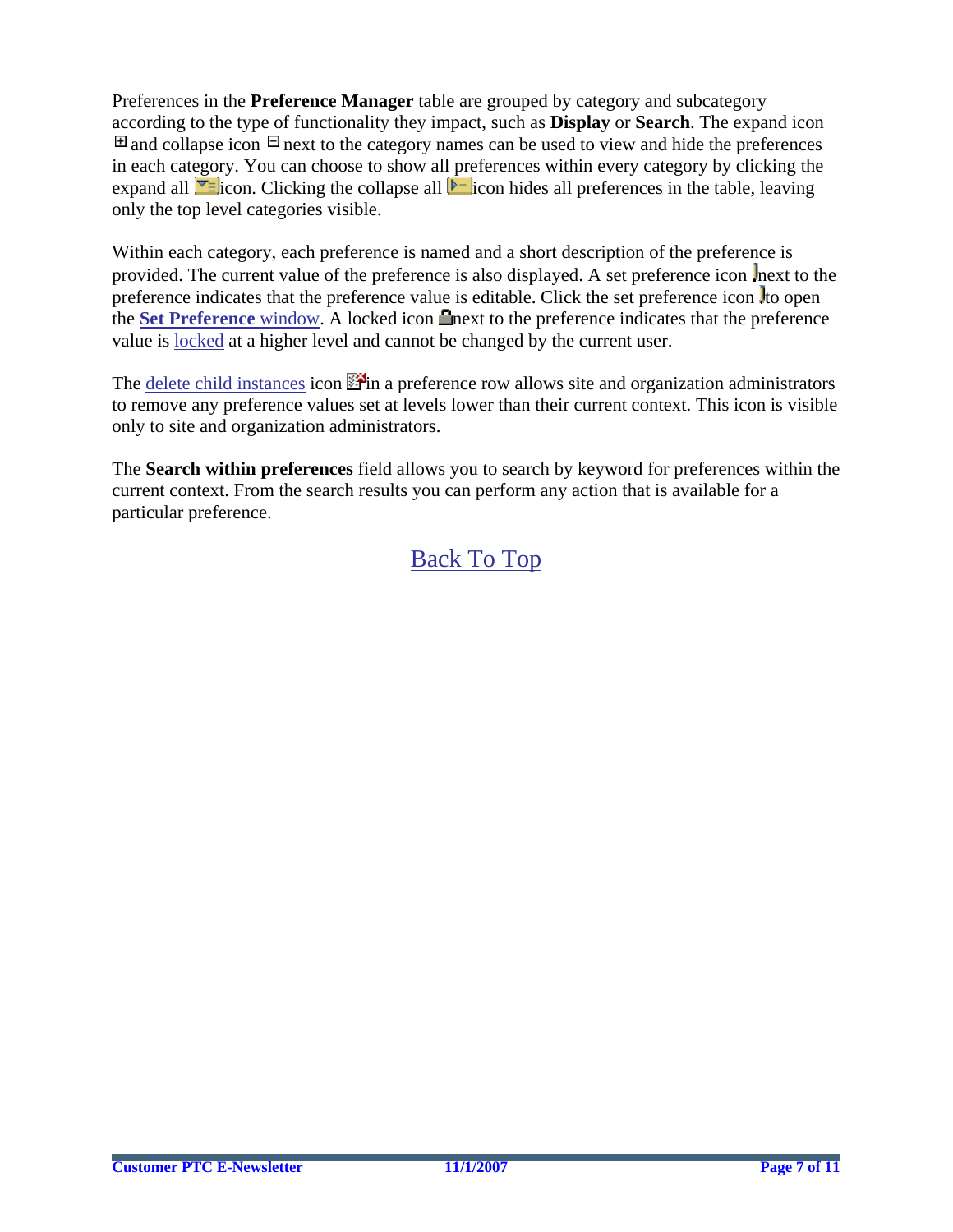## **Announcements**

### <span id="page-7-0"></span>Educational Resource Library

Learn things you always wanted to do - but didn't know you could.

This one stop educational resource library will help you learn more about PTC Solutions and provide you with technical materials developed by the product experts to help you become more productive.

Get tutorials, how-to videos and expert advice for:

- **Pro/ENGINEER** 
	- **EXECONCEPT** Conceptual and Industrial Design
	- **•** Detailed Design
	- **Simulation/Analysis**
	- Production
	- Design Collaboration
- Windchill PDMLink
- Windchill ProjectLink
- Pro/INTRALINK
- PTC Online Tools

Check out the [Educational Resource Library](http://www.ptc.com/community/proewf/newtools/tutorials.htm) today.

#### PTC Tips & Techniques Newsletter Archives

Miss an issue! Can't find that awesome technique you read about? Fear not, you can click on the link below and go through our Customer PTC E-Newsletter archives.

#### [Click Here To Access](http://www.ptc.com/carezone/archive/index.htm)

It's better than finding the Covenant of the Ark!

#### PTC Tips & Techniques Webcasts: Work Smarter. Not Harder.

Click below to see regularly scheduled Tips & Techniques technical Webcasts that are designed to provide you with the most popular time-saving tricks that Pro/ENGINEER users of all skill levels will find useful. Get more out of your maintenance dollars!

Tips & Techniques: Work Smarter Not Harder!

#### **E-PROFILES IS HERE!!**

We have been eagerly anticipating the debut of the new electronic version of Profiles Magazine and now it is here! This new web site will supplement the print edition of the magazine and will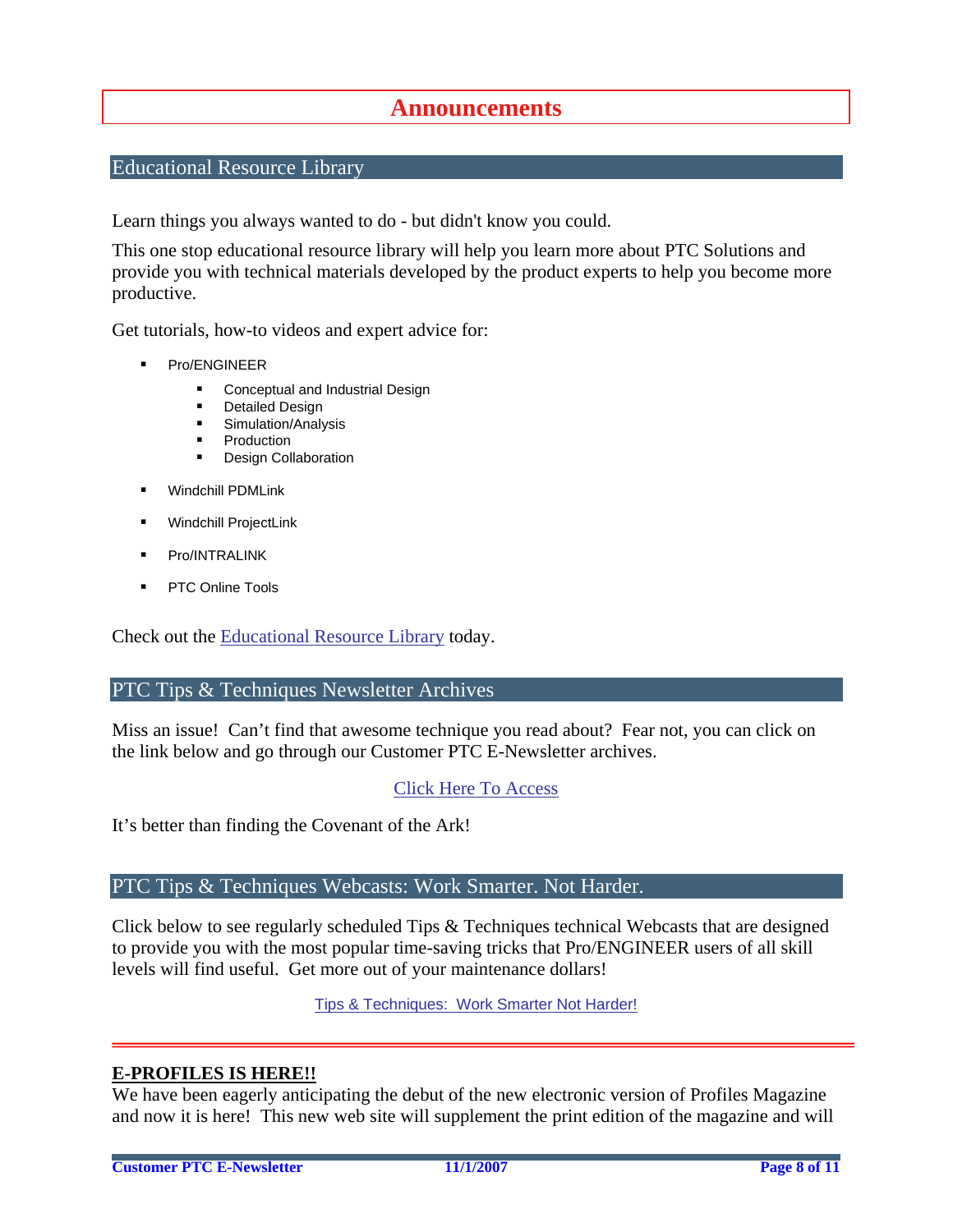provide new useful features not feasible with paper media. e-Profiles will provide you with 24x7, worldwide access to key information previously available exclusively in the print version. "Tips & Tricks," a popular feature pioneered by Pro/USER, has also moved to the web and will be expanded as the site matures.

Please take a few minutes to check out this new web site. We don't think you will be disappointed.

<http://profilesmagazine.com/>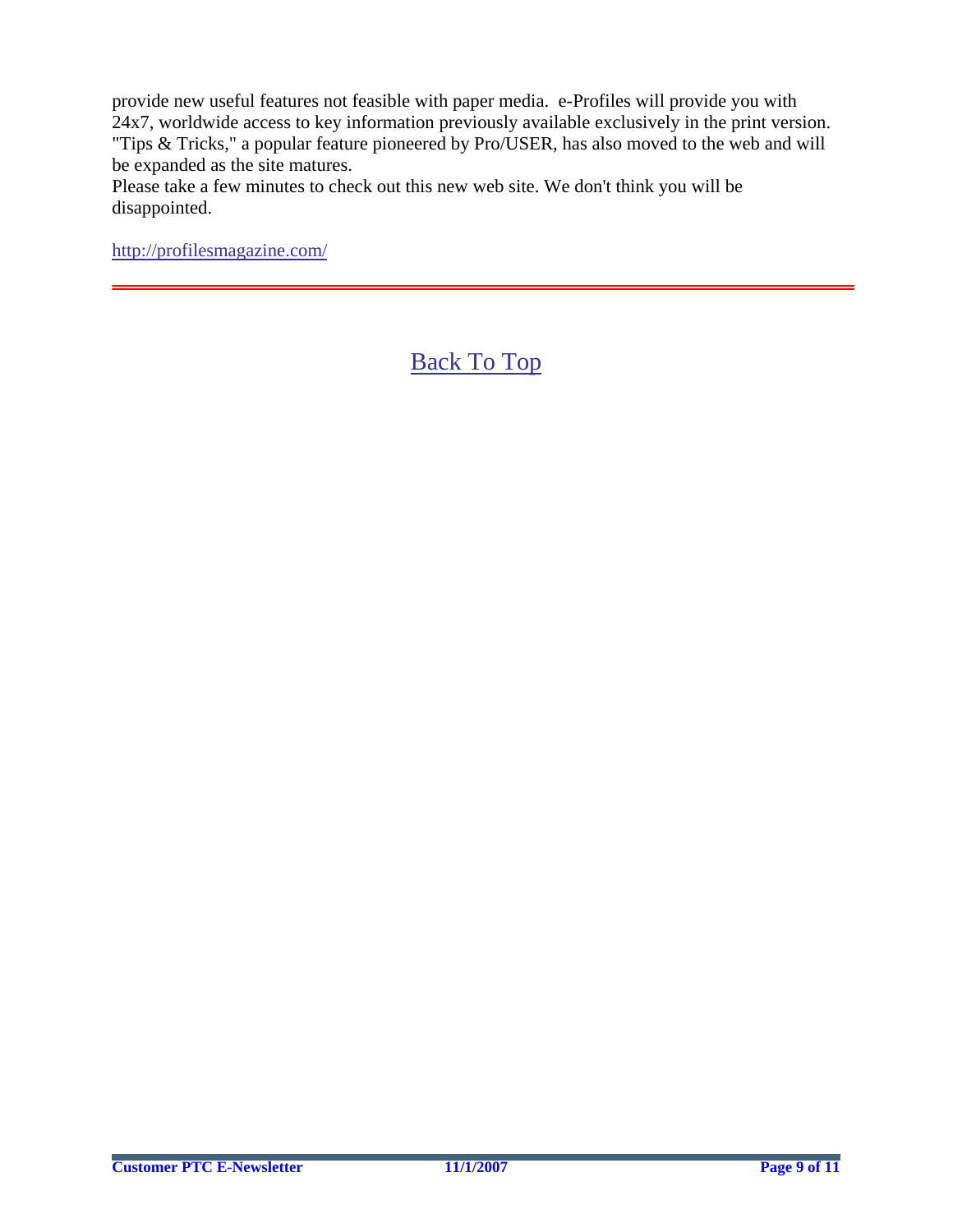## **Upcoming Events & Training Class Schedules**

<span id="page-9-0"></span>

| Upcoming, 2007      | Your local Pro/Engineer User Groups<br>http://www.ptcuser.org/rugs/   |
|---------------------|-----------------------------------------------------------------------|
| June $1 - 4$ , 2008 | Long Beach, CA USA<br>PTC/USER World Event<br>http://www.ptcuser.org/ |

#### Events

Our seminars and conferences seek to provide you with relevant information regarding product development trends in your industry as well as innovative software learning experiences. Think of them as a constructive day off where you can share experiences and swap ideas with your peers.

If you can't manage to get away, we'll bring it to you. Check back often for regularly scheduled live webcast events.

### [You're Invited to Attend…](http://www.ptc.com/company/news/events/index.htm)

Please visit the [PTC Education Services](http://www.ptc.com/services/edserv/) website for the latest training information including course descriptions, schedules, locations, and pricing.

• Attend a course at any PTC Center and receive a free copy of Pro/ENGINEER Wildfire Student Edition!

<http://www.ptc.com/services/edserv/index.htm>

#### Live Instructor-Lead Virtual PTC Training Courses

Virtual Classrooms provide interactive learning with a trained PTC instructor in convenient and manageable sessions that last approximately 4 hours over a series of days. It's easy to join a class right from your desk using a phone or voice-over IP technology.

Sessions are performed just like a traditional ILT (including interactive exercises where you and the instructor can work on lab exercises together) and feature some of our most popular ILT courses. These sessions cover the exact same material as the traditional ILT in-center courses. Also look for some of our most frequently requested mini-topics delivered in the same format that are only an hour - two hours in duration.

If you have any questions about these sessions or would like to see getting other courses, not on this list, on the schedule please feel free to contact me for more details. They are a great way to bring training to you without you having to worry about location or being out from work for long stretches.